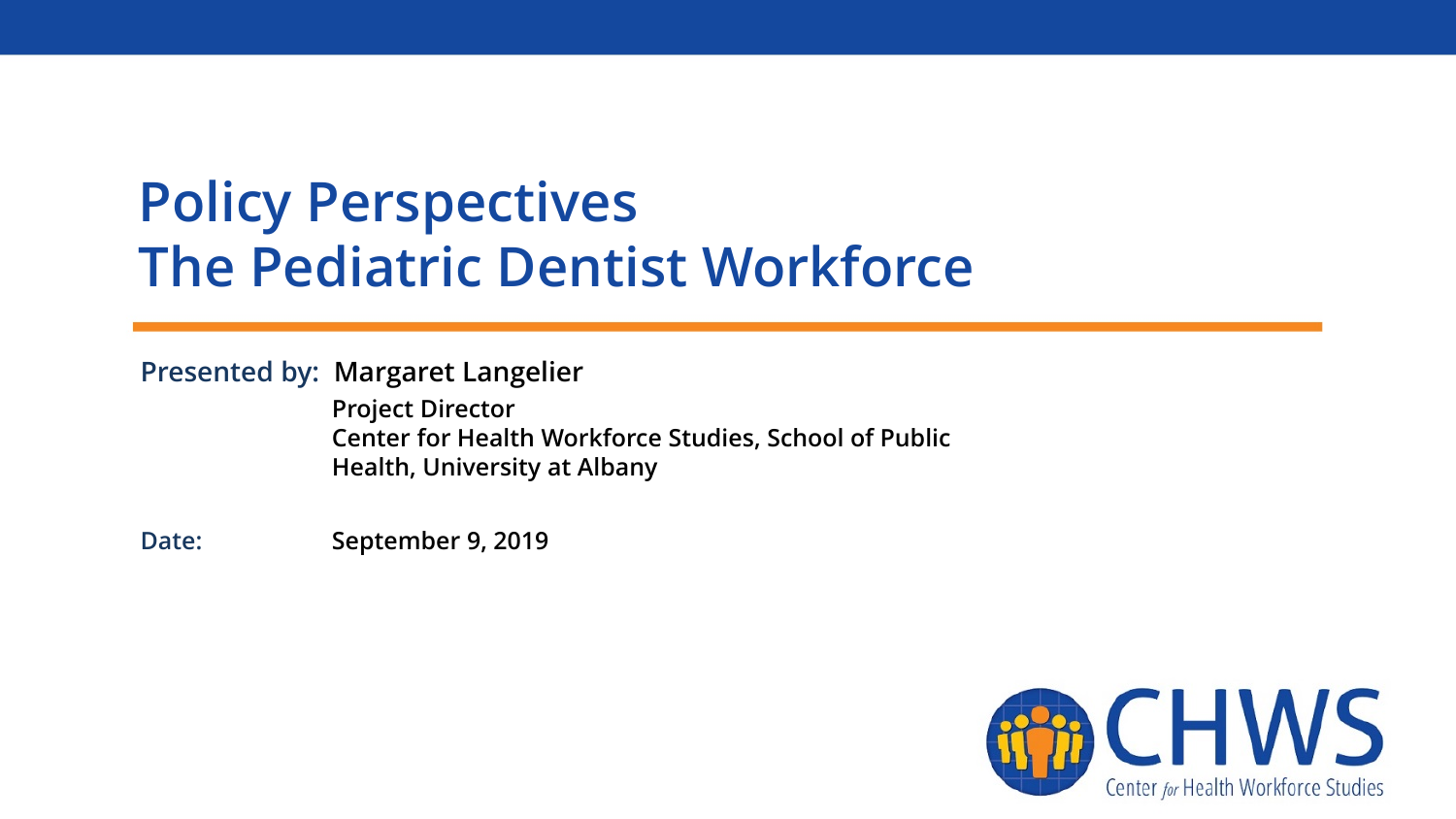### **The Overall Supply of Pediatric Dentists Has Increased**

- Important policy implications for pediatric dentists specifically and for the oral health delivery system generally
- Past concerns about an inadequate supply of dentists specifically trained to work with children, especially those with special health care needs
- Federal support for residency training of pediatric dentists has consequently improved supply
- This study approximated a sufficient supply of pediatric dentists to meet current overall demand for services
- As a result, the oral health delivery system is better positioned to provide dental homes for children beginning at age 1
- Current supply suggests capacity to also provide improved access for special needs populations

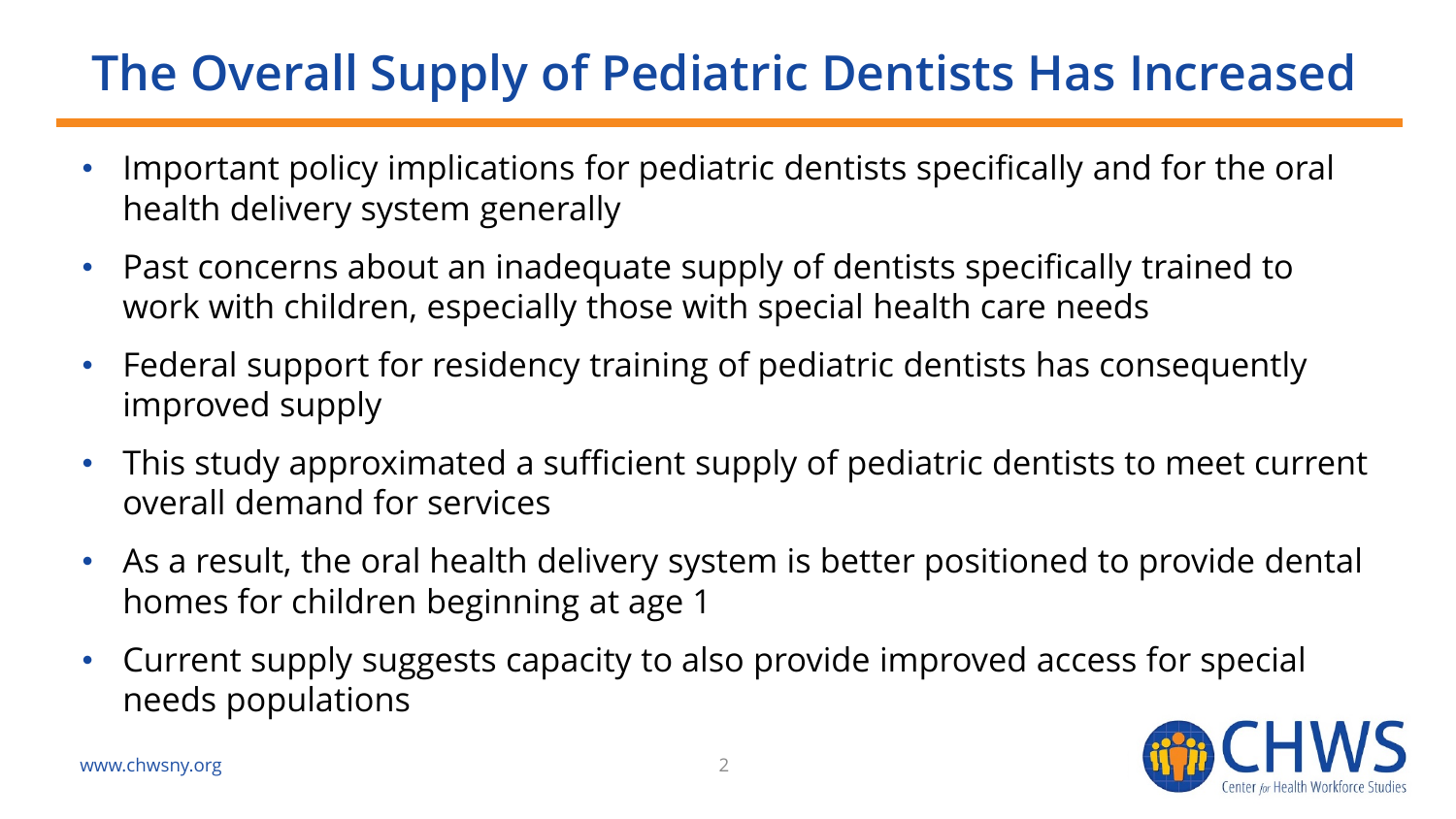### **But There Is Nuance in the Numbers**

- Study findings also point to areas of continuing concern warranting supportive policy initiatives
	- $\circ$  While current national supply appears adequate (relative to current demand), there is still a shortfall of pediatric dentists in certain geographic areas and underserved communities
	- $\circ$  Uneven distribution relative to population of children
	- o Need to develop policies and programs to encourage pediatric dentists to locate practices in underserved communities
		- Dental loan repayment incentives at the state and national level
		- Funding to support residency programs in community/public health settings where high needs patients often receive services
		- Encourage alternative modes of service delivery

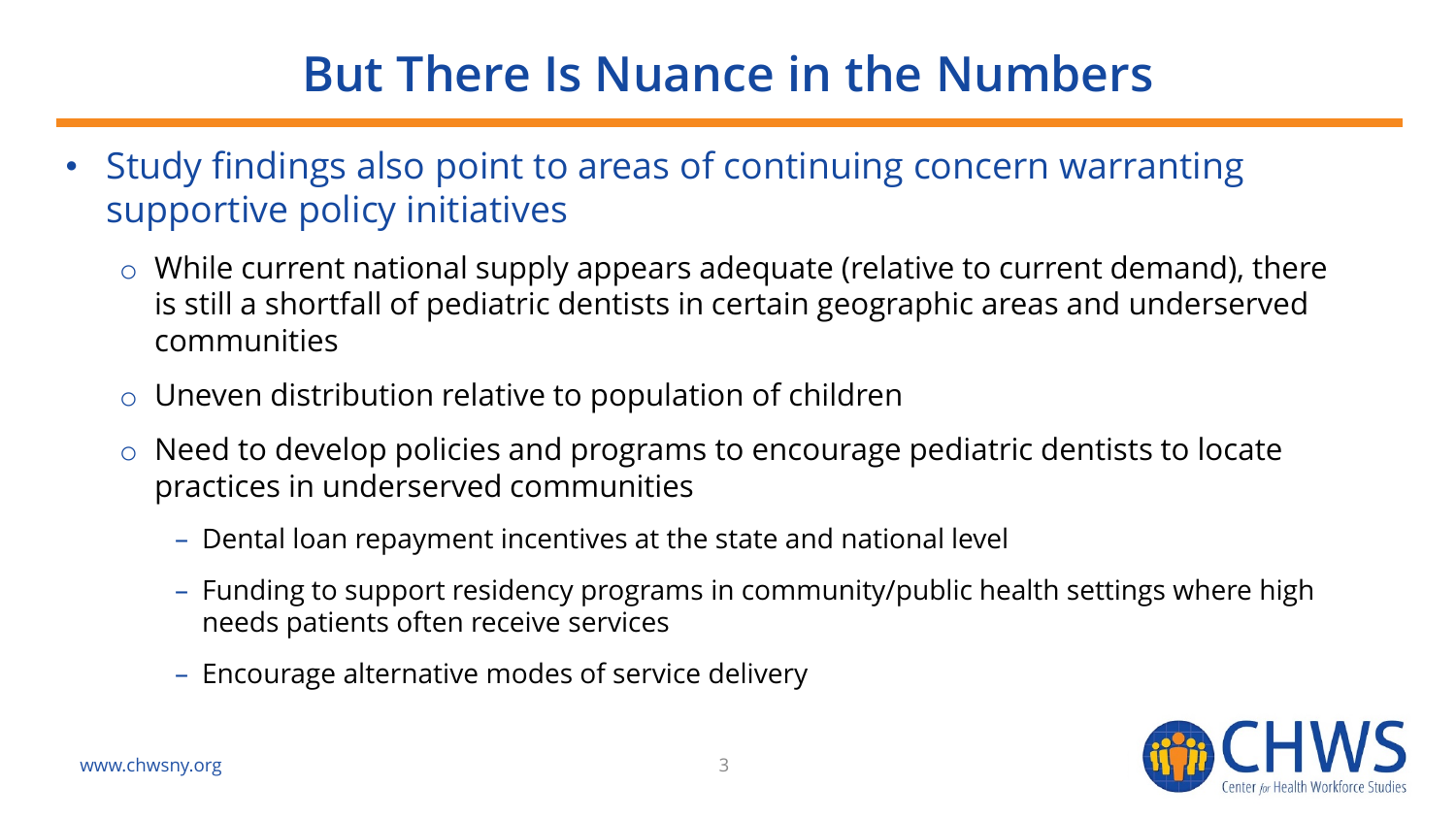### **Findings Also Support the Importance of Improving Demand for Pediatric Oral Health Services**

### Oral Health Literacy

- While we have improved access to oral health care, many children still do not receive any care in a year or do not receive services at the standard of care.
- Efforts to improve health and oral health literacy among parents and children are important
- Efforts to educate and encourage parents to bring children at age 1 to the dentist should continue
	- o 75% of parents either do not know about this recommendation or are failing to engage
- While growth in the population of children in the US is slowing, growth is anticipated to occur in populations that are traditionally underserved including minority and low-income populations

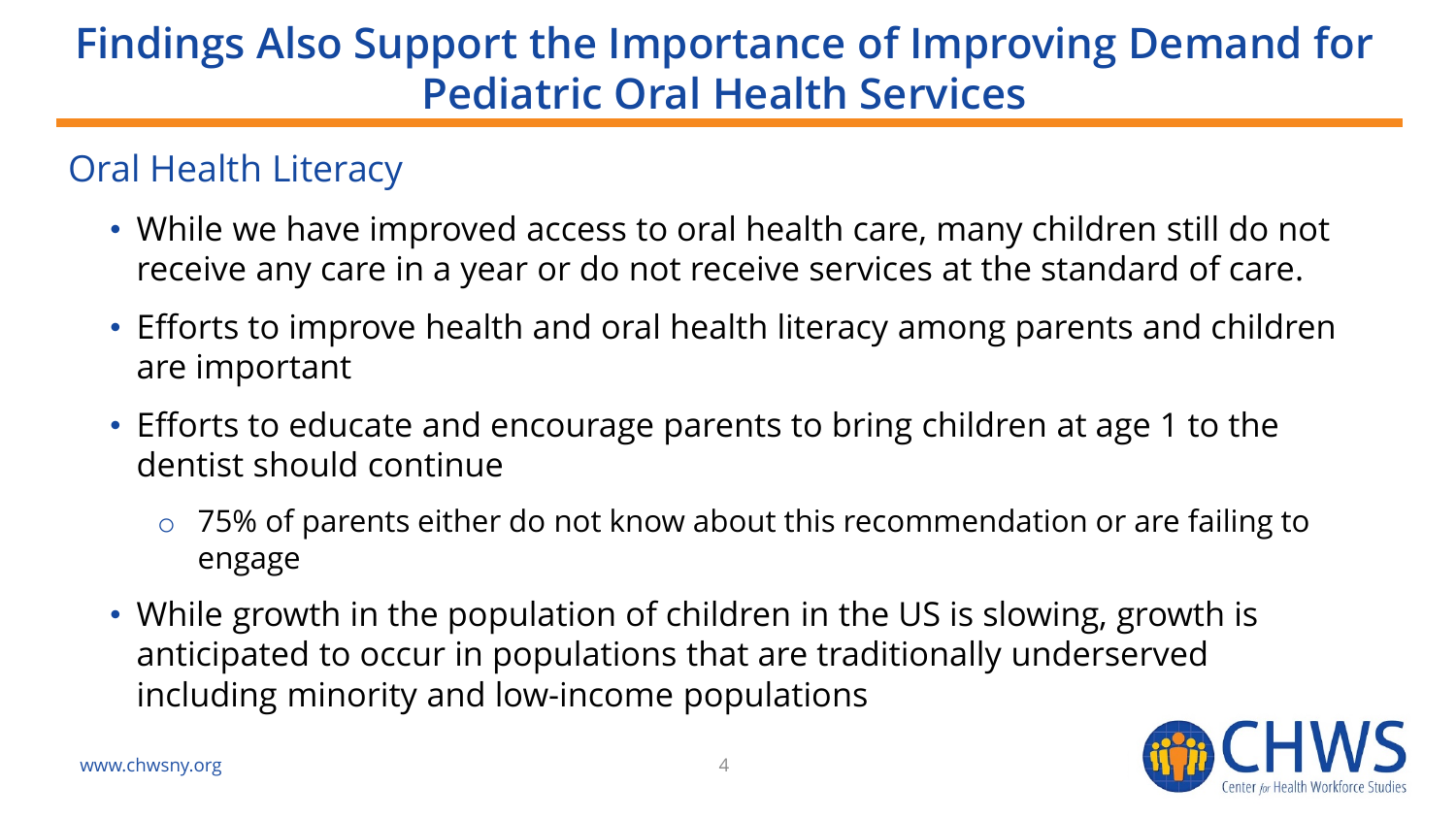## **The Findings Have Implications for the Delivery System**

- Supply of general dentists is growing more slowly
	- o may lead to increasing reliance on pediatric dental specialists to meet the needs of children
- Debt burden on general dentists is significant and may further discourage robust participation with public benefit programs
- Pediatric dentists serve, on average, more Medicaid eligible children than general dentists
	- o Support continuation of Medicaid and CHIP EPSDT benefits as a minimum standard of care
- Growing emphasis on prevention and value based care in both medicine and dentistry will encourage early and ongoing preventative care
- Aging of the population may increase demands on general dentists from the older adult population